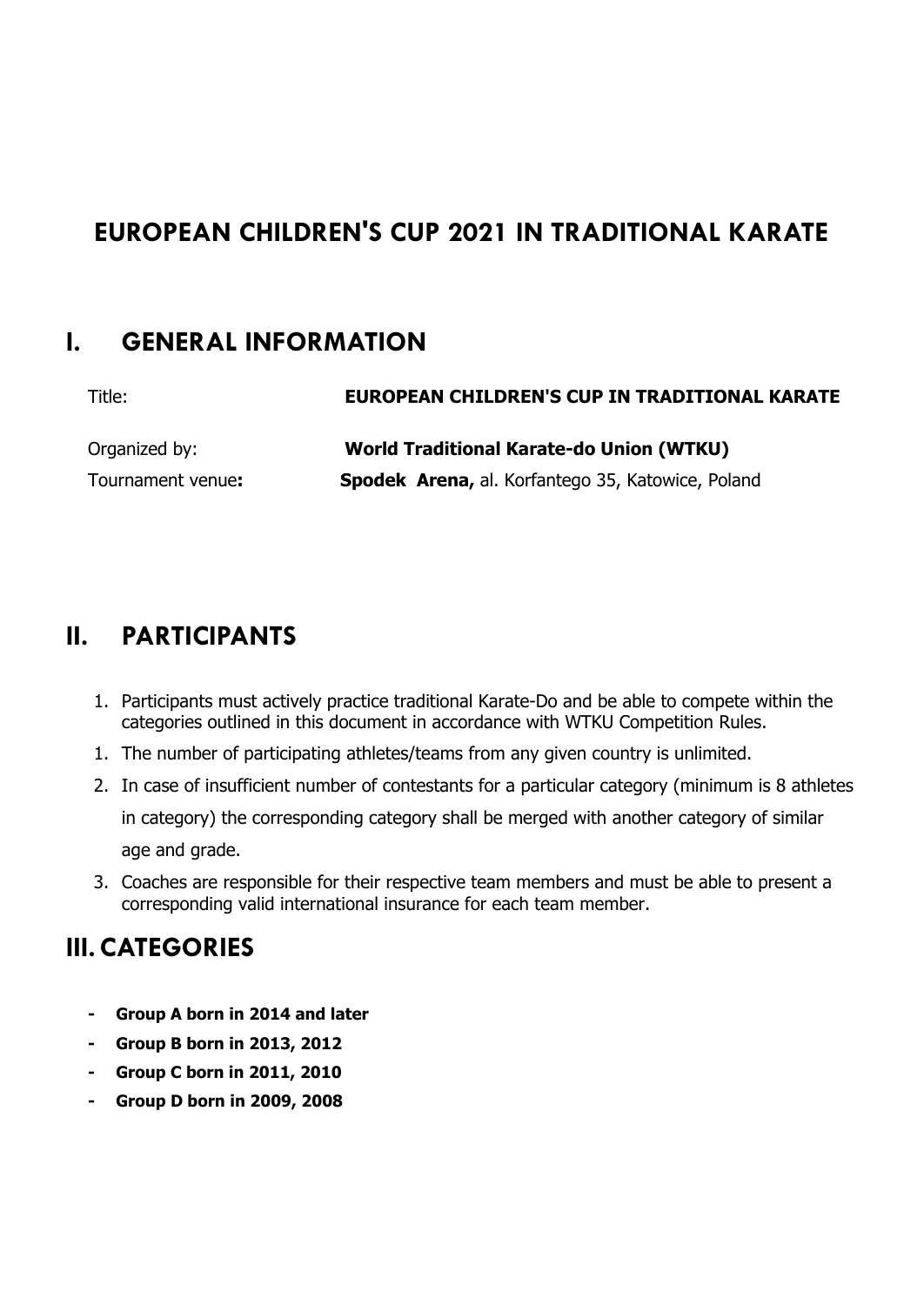## **KATA**

**FLAG SYSTEM JUDGING:** Performed in pairs by flag-system judging. Main judge announces any HEIAN KATA NAME but not higher than the lowest rank of athlete on tatami (kyu or Dan).

EXAMPLE: 7th kyu athlete competes with 6th kyu athlete, judge announces Heian Shodan or Heian Nidan KATA, not higher.

**POINT SCORING SYSTEM JUDGING:** Athletes perform kata one by one. Order of winners is determined by point scoring. The higher the score, the higher the winner's placement.

### **KUMITE**

Will be two types of kumite - Kihon ippon kumite and Jiyu ippon kumite.

**KIHON IPPON KUMITE**: TORI (Offensive side) - from Zenkutsu dachi stance performing 3 attacks: Oi zuki jodan, Oi zuki chudan, Mae geri chudan. UKE (Defense side) - from natural stance (Joi dachi) performing 3 blocking techniques with counter attack: age uke/gyaku zuki, soto uke/gyaku zuki, gedan barai/gyaku zuki.

JUDGING CRITERIA: Form, Body Dynamics, Transition, Power plus Timing and correct Distance. **Any contact isn't allowed! In case of contact, confirmed by judges, disqualification from the category (Hansoku). Any Sasoi waza isn't allowed! Both athletes use only chidari (left) Zenkutsu dachi**.

**JIYU IPPON KUMITE:** TORI (Offensive side) - from free stance (kamaja te) performing 3 attacks: Kizami zuki jodan, Gyaku zuki chudan, Mae geri chudan. UKE (Defense side) - free defense and counterattack is possible.

JUDGING CRITERIA: based on Ko-Go kumite competition rules with those exceptions:

1. Attack side using only chidari (left front leg) stance.

2. In case of mixed order of the techniques athletes will be penalised keikoku (- 2 points).

3. In case of tie the winner will be chosen by court judges decision using flags.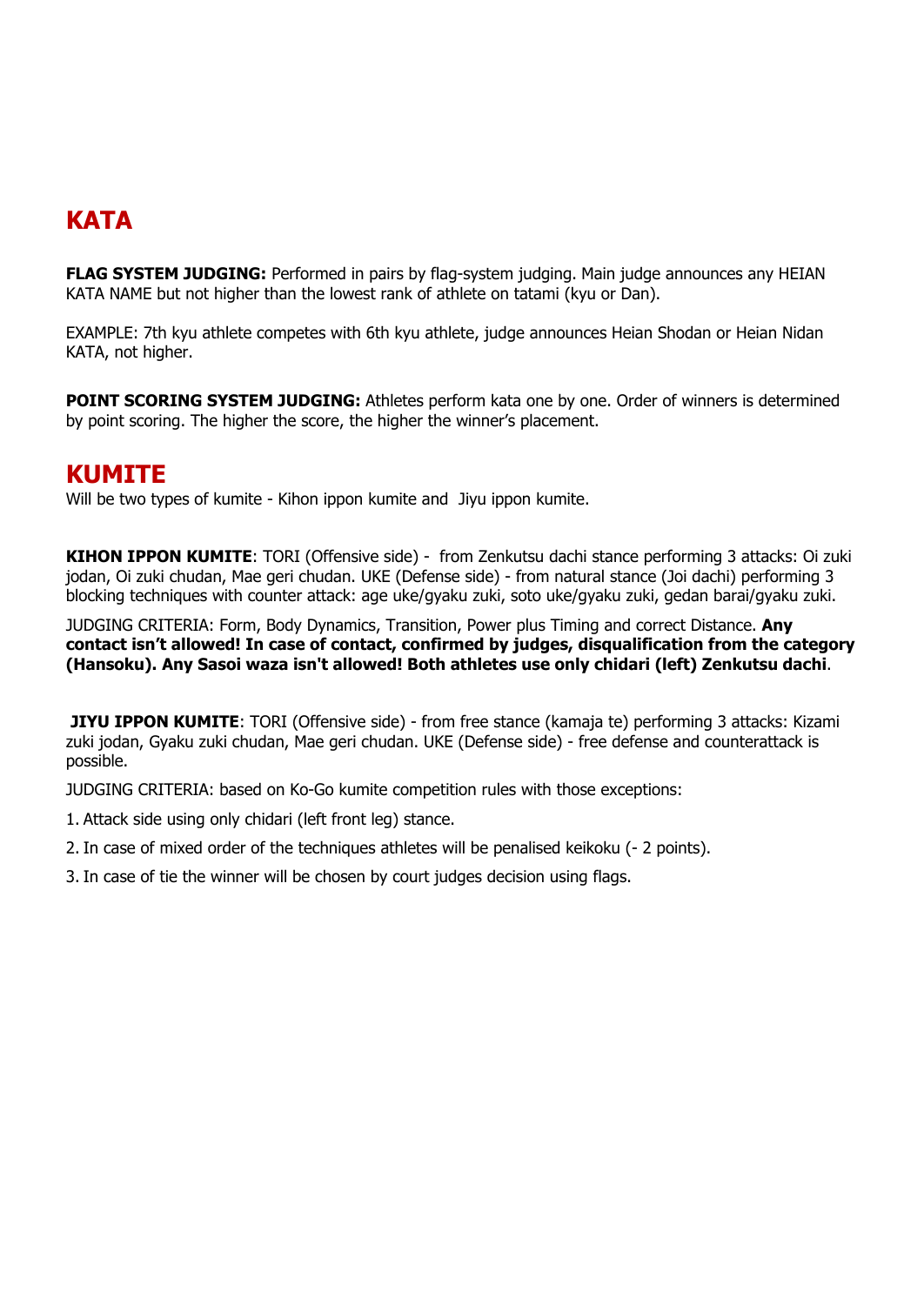# **CHILDREN CATEGORIES**

### **INDIVIDUAL CATEGORIES**

| <b>Group A</b>                                                                                               | <b>Group B</b>                                                                                                                         | <b>Group C</b>                                                                                                                          | <b>Group D</b>                                                                                                                       |
|--------------------------------------------------------------------------------------------------------------|----------------------------------------------------------------------------------------------------------------------------------------|-----------------------------------------------------------------------------------------------------------------------------------------|--------------------------------------------------------------------------------------------------------------------------------------|
| born in 2014 and later                                                                                       | born in 2013, 20120                                                                                                                    | born in 2011, 2010                                                                                                                      | born in 2009, 2008                                                                                                                   |
| Boys' Ind. Kata/Kumite                                                                                       | Boys' Ind. Kata/Kumite                                                                                                                 | Boys' Ind. Kata/Kumite                                                                                                                  | Boys' Ind. Kata/Kumite                                                                                                               |
| Girls' Ind. Kata/Kumite                                                                                      | Girls' Ind. Kata/Kumite                                                                                                                | Girls' Ind. Kata/Kumite                                                                                                                 | Girls' Ind. Kata/Kumite                                                                                                              |
| in 3 groups:<br>9 kyu - 8 kyu, (Kihon<br>Ippon)<br>7 kyu, (Kihon Ippon)<br>6 and higher kyu (Kihon<br>Ippon) | in 5 groups:<br>9-8 kyu, (Kihon Ippon)<br>7 kyu, (Kihon Ippon)<br>6 kyu (Jiyu Ippon)<br>5-4 kyu (Jiyu Ippon)<br>3 kyu-dan (Jiyu Ippon) | in 5 groups:<br>9-8 kyu (Kihon Ippon)<br>7 kyu (Kihon Ippon)<br>6 kyu (Jiyu Ippon)<br>5-4 kyu (Jiyu Ippon)<br>3 kyu-dan (Jiyu<br>Ippon) | in 5 groups:<br>9-8 kyu (Kihon Ippon)<br>7 kyu (Kihon Ippon)<br>6 kyu (Jiyu Ippon)<br>5-4 kyu (Jiyu Ippon)<br>3 kyu-dan (Jiyu Ippon) |
| <b>TEAM CATEGORIES Group A and Group B</b>                                                                   |                                                                                                                                        | <b>TEAM CATEGORIES Group C and Group D</b>                                                                                              |                                                                                                                                      |
| The Team Kata - MIXED GENDER ALLOWED.                                                                        |                                                                                                                                        | Girls' Team Kata/Boys' Team Kata.                                                                                                       |                                                                                                                                      |
| Team Kata in 3 groups:                                                                                       |                                                                                                                                        | Team Kata in 3 groups:                                                                                                                  |                                                                                                                                      |
| <u>9 - 7 kyu, </u>                                                                                           |                                                                                                                                        | 9 - 7 kyu,                                                                                                                              |                                                                                                                                      |
| 6 - 4 kyu,                                                                                                   |                                                                                                                                        | 6 - 4 kyu,                                                                                                                              |                                                                                                                                      |
| 3 kyu – dan                                                                                                  |                                                                                                                                        | 3 kyu - dan                                                                                                                             |                                                                                                                                      |
| En-bu in 6 groups:                                                                                           |                                                                                                                                        | En-bu in 6 groups:                                                                                                                      |                                                                                                                                      |
| Mixed En-bu 6 - 4 kyu (girl-boy),                                                                            |                                                                                                                                        | Mixed En-bu 6 - 4 kyu (girl-boy),                                                                                                       |                                                                                                                                      |
| Mixed En-bu 3 kyu - dan (girl - boy)                                                                         |                                                                                                                                        | Mixed En-bu 3 kyu - dan (girl - boy)                                                                                                    |                                                                                                                                      |
| Girls' En-bu 6 - 4 kyu,                                                                                      |                                                                                                                                        | Girls' En-bu 6 - 4 kyu,                                                                                                                 |                                                                                                                                      |
| Girls' En-bu 3 kyu – dan,                                                                                    |                                                                                                                                        | Girls' En-bu 3 kyu - dan,                                                                                                               |                                                                                                                                      |
| Boys' En-bu 6 - 4 kyu,                                                                                       |                                                                                                                                        | Boys' En-bu 6 - 4 kyu,                                                                                                                  |                                                                                                                                      |
| Boys' En-bu 3 kyu - dan                                                                                      |                                                                                                                                        | Boys' En-bu 3 kyu - dan                                                                                                                 |                                                                                                                                      |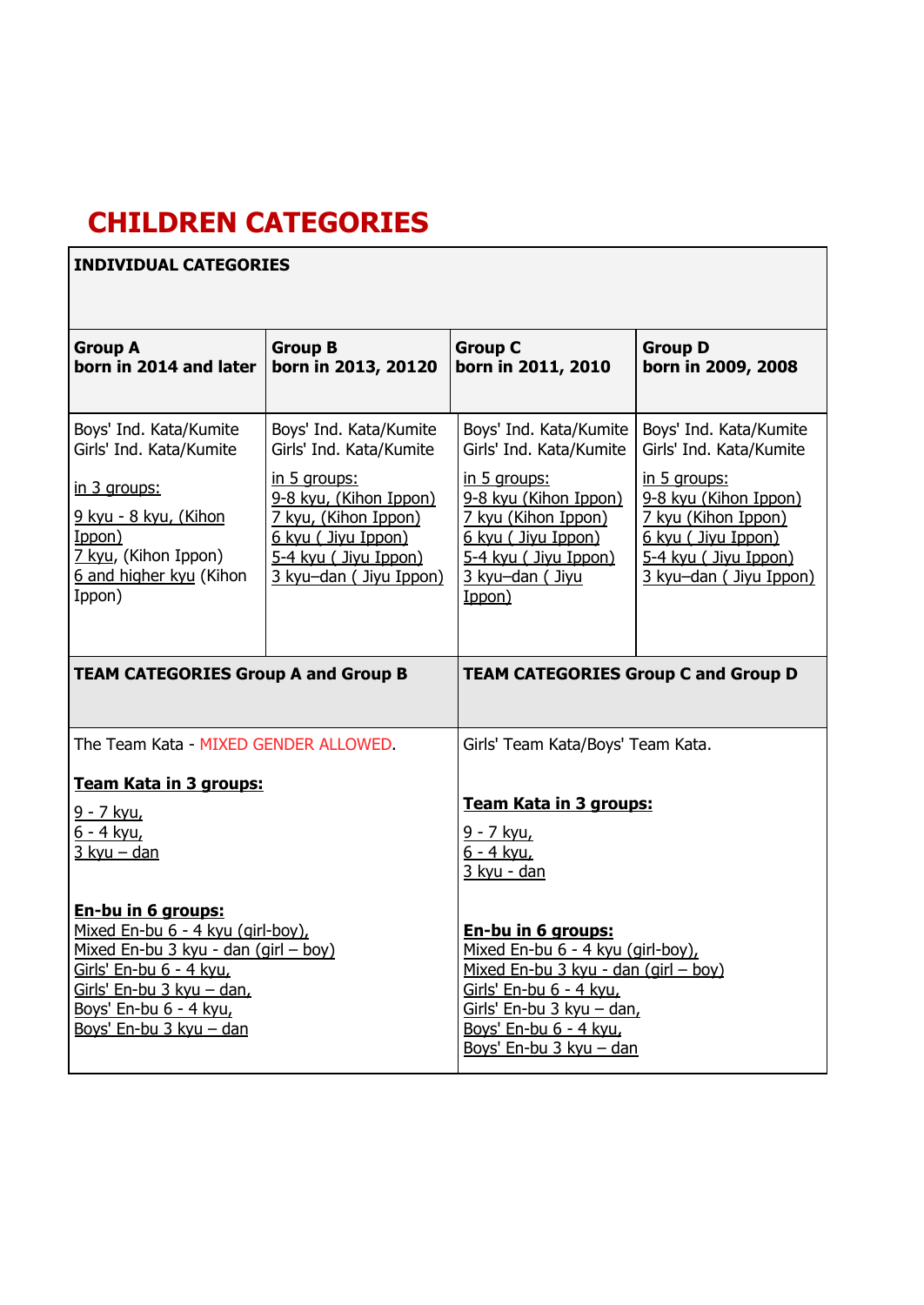| <b>KATA A,B</b>                                                                                                                                                                                                                                              | <b>KATA C,D</b>                                                                                                                                                                                                                                                 |  |
|--------------------------------------------------------------------------------------------------------------------------------------------------------------------------------------------------------------------------------------------------------------|-----------------------------------------------------------------------------------------------------------------------------------------------------------------------------------------------------------------------------------------------------------------|--|
| Elimination, semi-final, final: Only HEIAN KATA.<br>Flag system judging. Repechage system.                                                                                                                                                                   | Elimination, semi-final, final for all groups<br>except group "3 kyu-dan": Only HEIAN KATA.<br>Flag system judging. Repechage system.                                                                                                                           |  |
|                                                                                                                                                                                                                                                              | Elimination for group 3 kyu-dan: Flag system<br>judging. Repechage system. Only HEIAN KATA.                                                                                                                                                                     |  |
|                                                                                                                                                                                                                                                              | Semi-final and final for group 3 kyu-dan:<br><b>TOKUI</b> (free) KATA<br>(In the semi-finals and finals - different KATA)                                                                                                                                       |  |
|                                                                                                                                                                                                                                                              | Group 3 kyu - dan (C and D) in semifinals and<br>finals point scoring system judging.                                                                                                                                                                           |  |
| <b>TEAMS</b>                                                                                                                                                                                                                                                 | <b>TEAMS</b>                                                                                                                                                                                                                                                    |  |
| If the highest kyu in your Team Kata or En-bu<br>belongs to the higher category, the team will<br>compete in the higher category. One competitor can<br>not be in two teams in Mixed En-bu or team kata<br>and can have only one partner of the same gender. | If the highest kyu in your Team Kata or En-bu<br>belongs to the higher category, the team will<br>compete in the higher category. One competitor<br>can not be in two teams in Mixed En-bu or team<br>kata and can have only one partner of the same<br>gender. |  |
| <b>TEAM KATA A+B</b>                                                                                                                                                                                                                                         | <b>TEAM KATA C+D</b>                                                                                                                                                                                                                                            |  |
| Single KATA is required. Flag system judging.<br>NO Repechage system (no second chance).                                                                                                                                                                     | Single KATA is required. Flag system judging.<br>NO Repechage system (no second chance).                                                                                                                                                                        |  |
| In finals $(9 - 7 \text{ kyu}) -$ bunkai is NOT required.<br>In finals $(6 - 4 kyu)$ – bunkai is required.<br>In finals $(3 \text{ kyu} - \text{dan}) -$ bunkai is required.                                                                                 | In finals $(9 - 7 kyu) -$ bunkai is NOT required.<br>In finals $(6 - 4 kyu)$ – <b>bunkai is required.</b><br>In finals (3 kyu - dan) - bunkai is required.                                                                                                      |  |
| $EN-BU$ $A+B$                                                                                                                                                                                                                                                | <b>EN-BU C+D</b>                                                                                                                                                                                                                                                |  |
| Flag-system judging system. NO Repechage system.<br>Gong sound at 55th second and in 65th second;<br>penalty for exceeding the time limit.                                                                                                                   | Flag-system judging system. NO Repechage<br>system. Gong sound at 55th second and in 65th<br>second; penalty for exceeding the time limit.                                                                                                                      |  |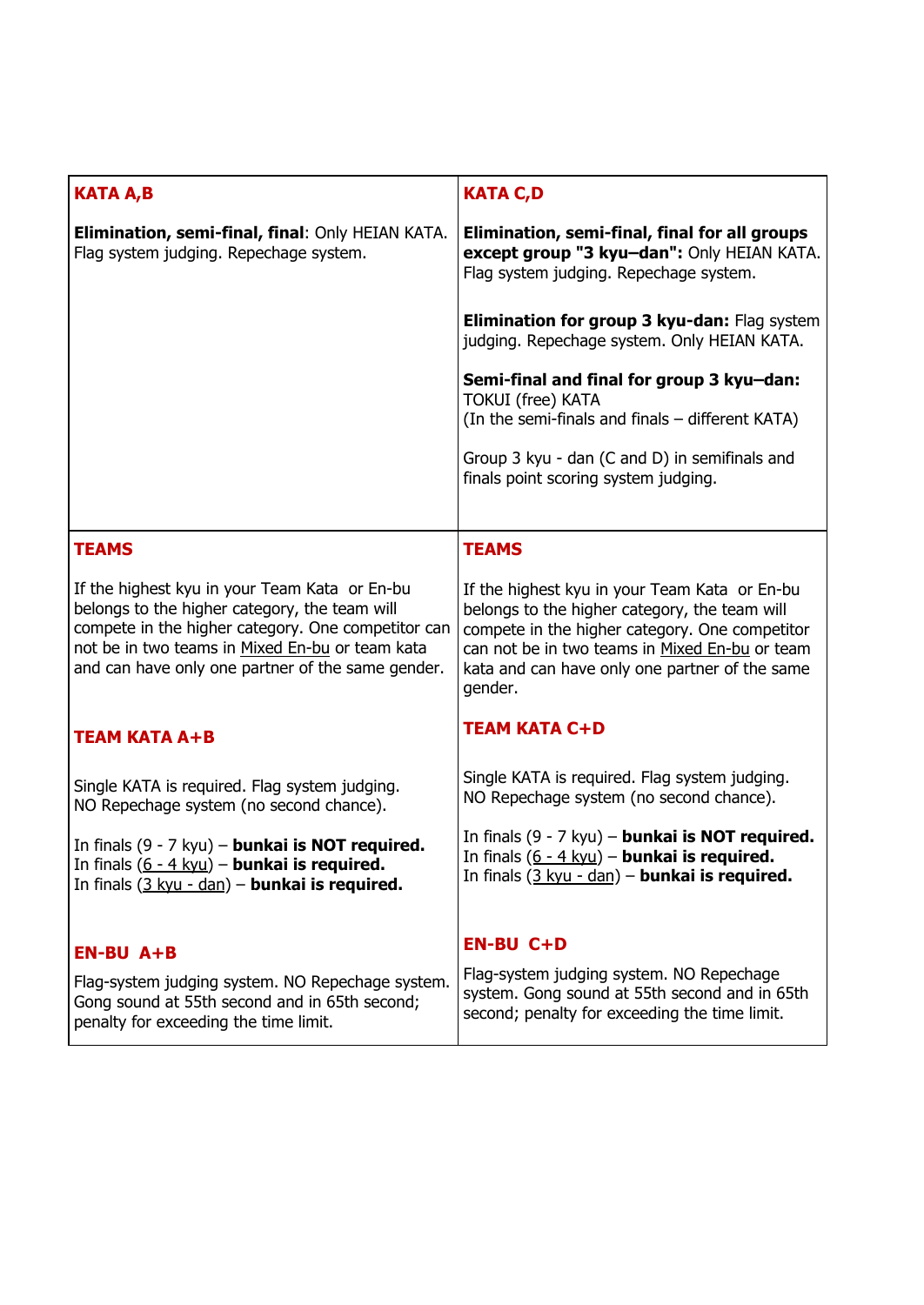## **IV.APPLICATIONS & REGISTRATION**

#### **A. Registration**

All registration to be done ONLINE at **registration.wtku.org**. For proper registration all application forms MUST include:

- 1. Details of all officials, coaches, judges, photographers.
- 2. Details of all athletes including respective competing categories.

#### 3. Be done **by SEPTEMBER 17th deadline !!!**

#### **Important Notes**:

- Any application sent after the above deadline shall still be processed yet with double athlete participation fees applied
- All athletes´ participation fees are to be paid to the Tournament Organising Committee at the tournament's office upon arrival to Katowice.

#### **B. Participation Fee**

#### **Athletes**

50 EUR per athlete (single fee per athlete - can participate in all relevant categories).

Registration fees for all Athletes must be paid to the T.O.C. at the Tournament Office at latest one day before the competition - until Sunday, 3rd October 2021.

#### **Coaches**

Each club is entitled to register one official coach at no charge.

For each additional coach the respective national delegation should pay 50 Euro registration.

Only registered coaches shall be allowed on the competition floor.

#### **Photographer**

One photographer per country is free of charge.

Extra photographer will be charged 50 EUR.

Only registered photographers shall be allowed on the competition floor.

## **V. SCHEDULE**

**4th October 2021 (Monday) 9.00 – 20.00 Championship**

**5th October 2021 (Tuesday) Departure**